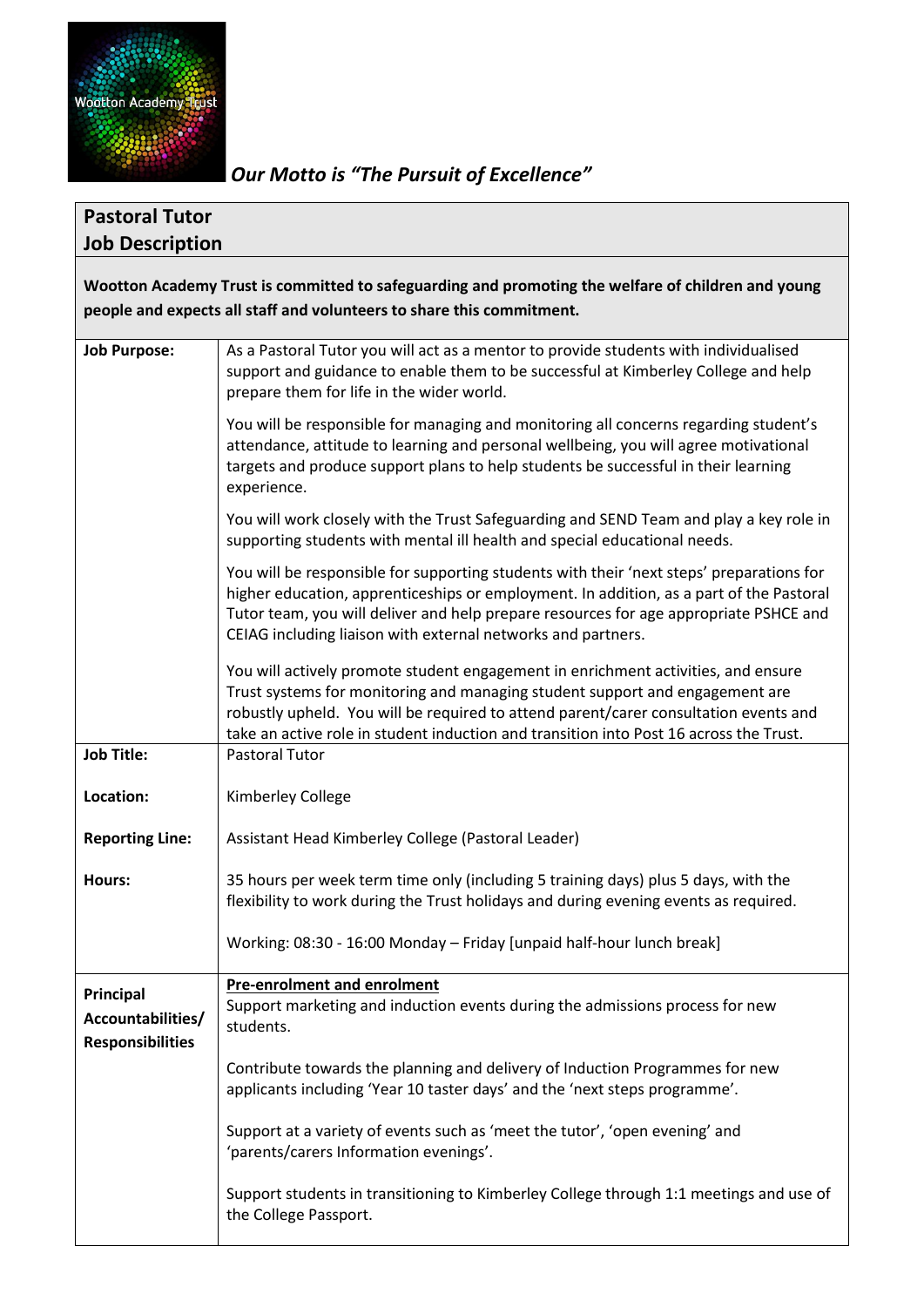## **PSHCE programme**

To support the preparation of resources and delivery of the PSHCE programme once per week on MS Teams or for onsite sessions.

Obtain student views of the PSHCE programme using e.g. student surveys and the Student Council.

Along with the Assistant Head Kimberley College (Pastoral Leader), the KS5 PSHCE Coordinator and Head of Careers develop a network of age appropriate PSHCE and next steps partners/opportunities for Post 16 students.

## **Individual student progress reviews and action planning**

Support students with significant safeguarding needs by meeting regularly 1:1, and by signposting and communicating with the safeguarding team and external agencies.

Responding, reporting and recording safeguarding disclosures and concerns in a timely manner by using the Trust systems effectively and appropriately.

Monitor and support student progress, attendance, attitude to learning based on data from College systems, providing support and focused 1:1 meetings and liaising with teachers and parents/carers.

Create and review support plans drawn up in discussion with students (and parents/ carers where appropriate) during 1:1 meetings. Making sure these are communicated with parents/carers and appropriate staff.

Meet regularly 1:1 with SEND students, write and update Pupil Profile Sheets.

Write tutor reports for SEND Students.

Encourage student involvement in College activities such as super/extra-curricular activities and student leadership.

Support and guide students with their 'next steps' preparations including work experience, UCAS, support with research, personal statement/CV writing and the collation of references.

Write a range of references (UCAS, Apprenticeships, full time and part time jobs) for current and previously enrolled students.

Provide students with careers guidance through communication with the Head of Careers and wider careers team.

Supervision and support of students who struggle with attending lessons due to mental ill health.

Provide students with guidance and support regarding curriculum changes.

Support students who require medical care plans.

Communicate effectively with teachers, support staff, students and their parents/carers where relevant.

Support the process of dealing with serious behaviour incidents, by collecting witness statements, supporting affected students and communicating with parents/carers and appropriate staff.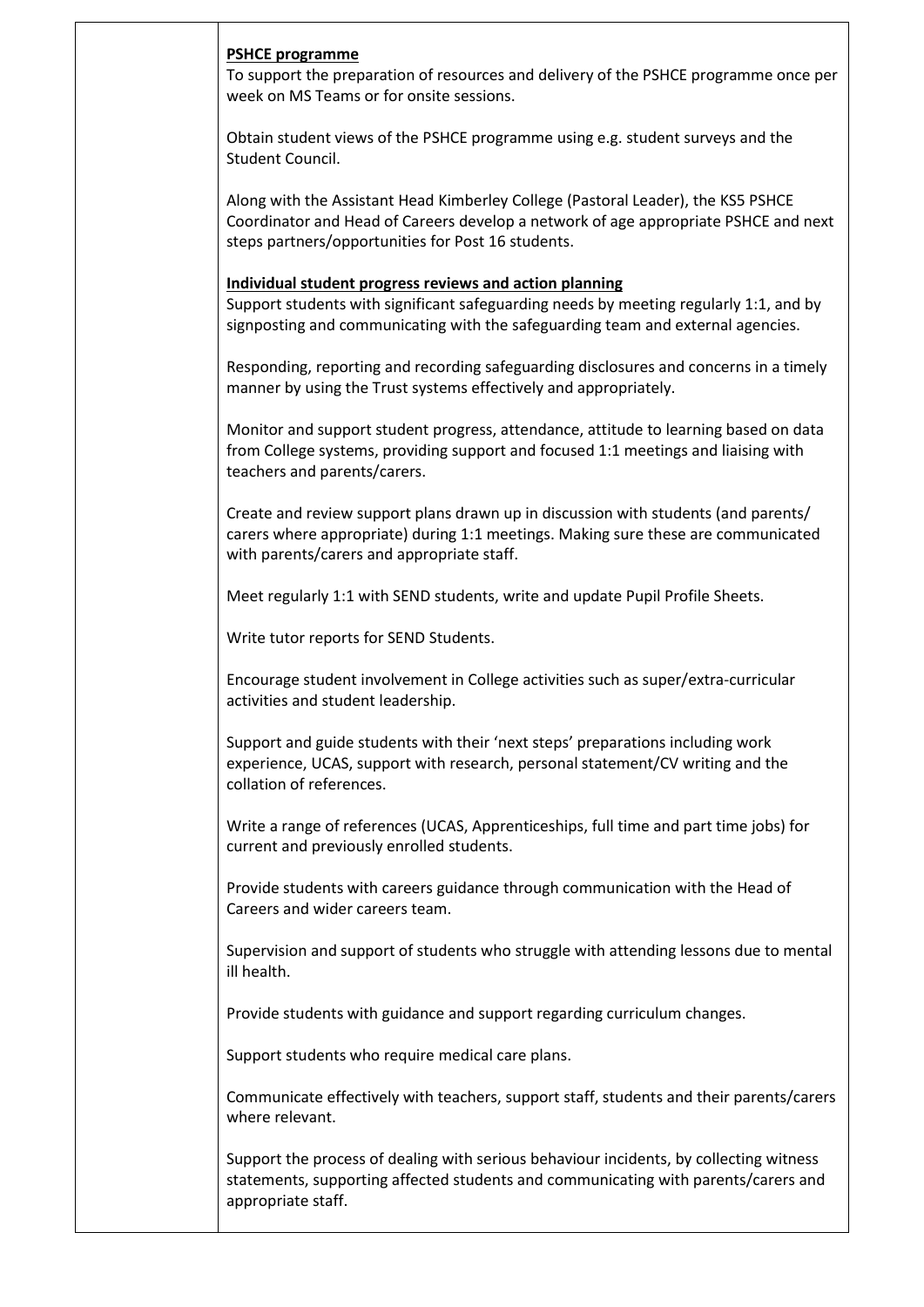| <b>Whole Trust Responsibilities</b><br>Attending whole Trust and department meetings.                                                                                 |
|-----------------------------------------------------------------------------------------------------------------------------------------------------------------------|
| Attending regular supervision sessions with Line Manager.                                                                                                             |
| Take a key role in lunchtime and break time duties.                                                                                                                   |
| Responsible for monitoring/patrolling the building to encourage minimum low-level<br>disruption and to encourage a suitable learning environment.                     |
| Offering extra-curricular opportunities and taking an active role in such activities.                                                                                 |
| Supporting the promotion of equality, diversity and inclusion across the Trust by sharing<br>resources and messages on year group Teams pages and producing displays. |
| Supporting the Trust with Invigilation for assessments and examinations.                                                                                              |
| <b>Monitoring and evaluation</b><br>Identify staff training and development needs and inform the Assistant Head Kimberley<br>College (Pastoral Leader).               |
| Contribute to the evaluation of the Pastoral Tutor role on an annual basis.                                                                                           |
|                                                                                                                                                                       |

This job description will be reviewed annually and may be subject to amendment or modification at any time after consultation with the post holder. It is not a comprehensive statement of tasks but sets out the main expectations of the Trust in relation to the post holder's professional responsibilities and duties.

You may also be required to undertake such other comparable duties as the Trust requires from time to time.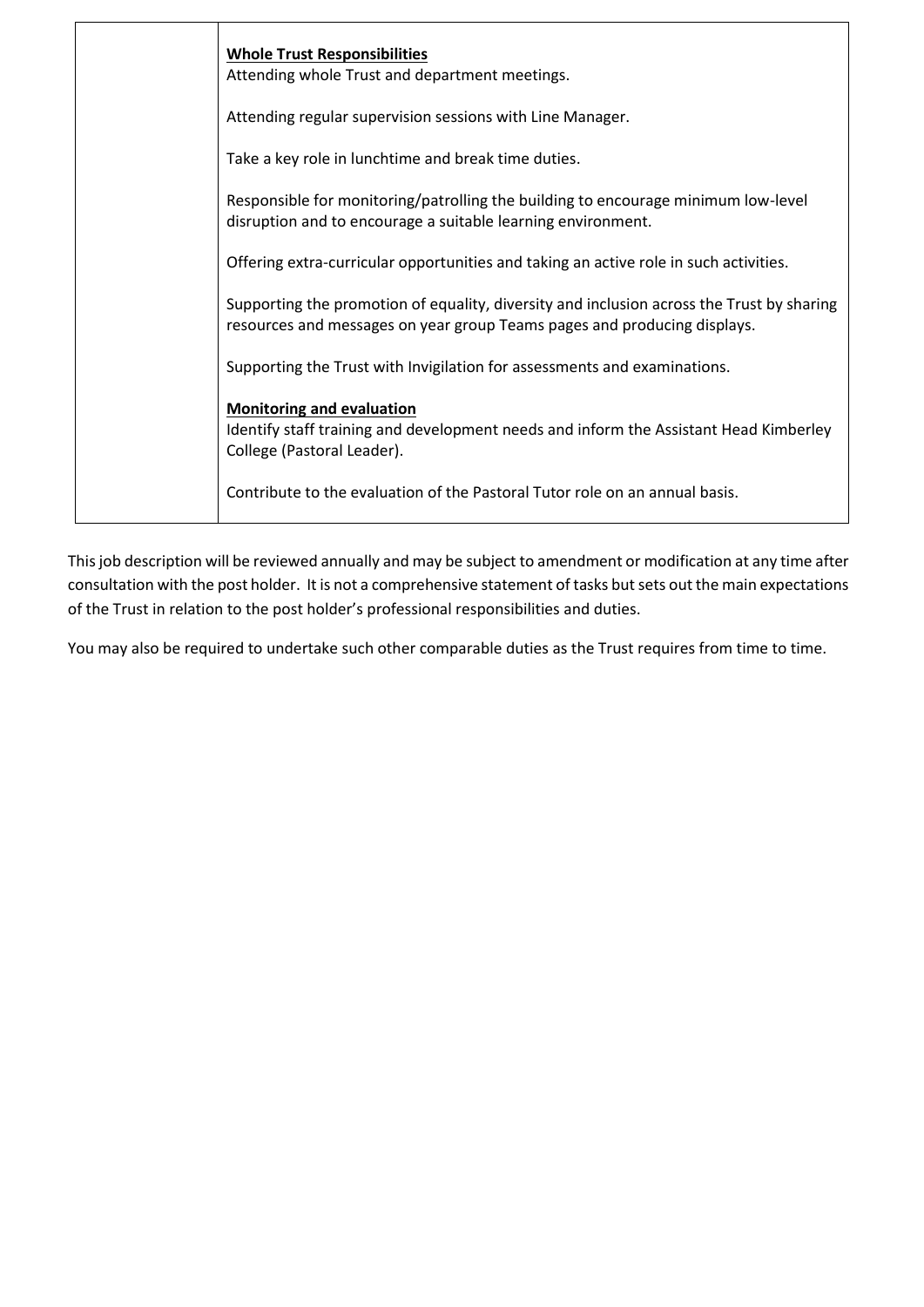

## *Our Motto is "The Pursuit of Excellence"*

| <b>Pastoral Tutor</b>        |                                                                                                                                                                                                                                                                                                                                                                                                                                                                                                                                                                                                                                                                                                                                                                                                                                                       |                                                                                                                                                                                                                                                            |  |  |
|------------------------------|-------------------------------------------------------------------------------------------------------------------------------------------------------------------------------------------------------------------------------------------------------------------------------------------------------------------------------------------------------------------------------------------------------------------------------------------------------------------------------------------------------------------------------------------------------------------------------------------------------------------------------------------------------------------------------------------------------------------------------------------------------------------------------------------------------------------------------------------------------|------------------------------------------------------------------------------------------------------------------------------------------------------------------------------------------------------------------------------------------------------------|--|--|
| <b>Person Specification</b>  |                                                                                                                                                                                                                                                                                                                                                                                                                                                                                                                                                                                                                                                                                                                                                                                                                                                       |                                                                                                                                                                                                                                                            |  |  |
|                              | <b>Essential Criteria</b>                                                                                                                                                                                                                                                                                                                                                                                                                                                                                                                                                                                                                                                                                                                                                                                                                             | <b>Desirable Criteria</b>                                                                                                                                                                                                                                  |  |  |
| <b>Qualifications</b>        | Level 3+ qualifications in<br>curriculum/vocational area.<br>9-4 GCSE in English and Mathematics (or<br>equivalent).                                                                                                                                                                                                                                                                                                                                                                                                                                                                                                                                                                                                                                                                                                                                  | Level 5+ qualification in related discipline.<br>Advice & Guidance qualification or willingness<br>to work towards this.<br>Teaching Qualification.                                                                                                        |  |  |
| <b>Experience</b>            | Experience of working with students in an<br>educational setting.                                                                                                                                                                                                                                                                                                                                                                                                                                                                                                                                                                                                                                                                                                                                                                                     | Minimum 12 months' guidance / young<br>persons related work.<br>Knowledge of progression routes for<br>students: BTEC, GCSE, AS / A Level.<br>Student guidance experience.<br>Effective liaison with external agencies.<br>Knowledge of Post 16 Education. |  |  |
| Knowledge &<br><b>Skills</b> | Ability to communicate clearly and<br>effectively.<br>Ability to support 1:1 and small groups of<br>students.<br>Ability to work flexibly and collaboratively<br>with others to maximise effectiveness of<br>student interventions.<br>Ability to deal confidently with situations<br>when working alone.<br>Ability to work as part of a team.<br>Strong ICT skills.<br>Ability to maintain accurate and highly<br>confidential records.<br>Ability to adapt to changing circumstances<br>quickly and appropriately, using novel<br>approaches where required.<br>Ability to engage with students to<br>understand their needs and assisting them<br>to fully participate in overcoming barriers<br>to learning.<br>Ability to develop meaningful relationships<br>with families and other support groups to<br>help focus on the needs of students. | Ability to incorporate real life experience into<br>the support given to students.                                                                                                                                                                         |  |  |